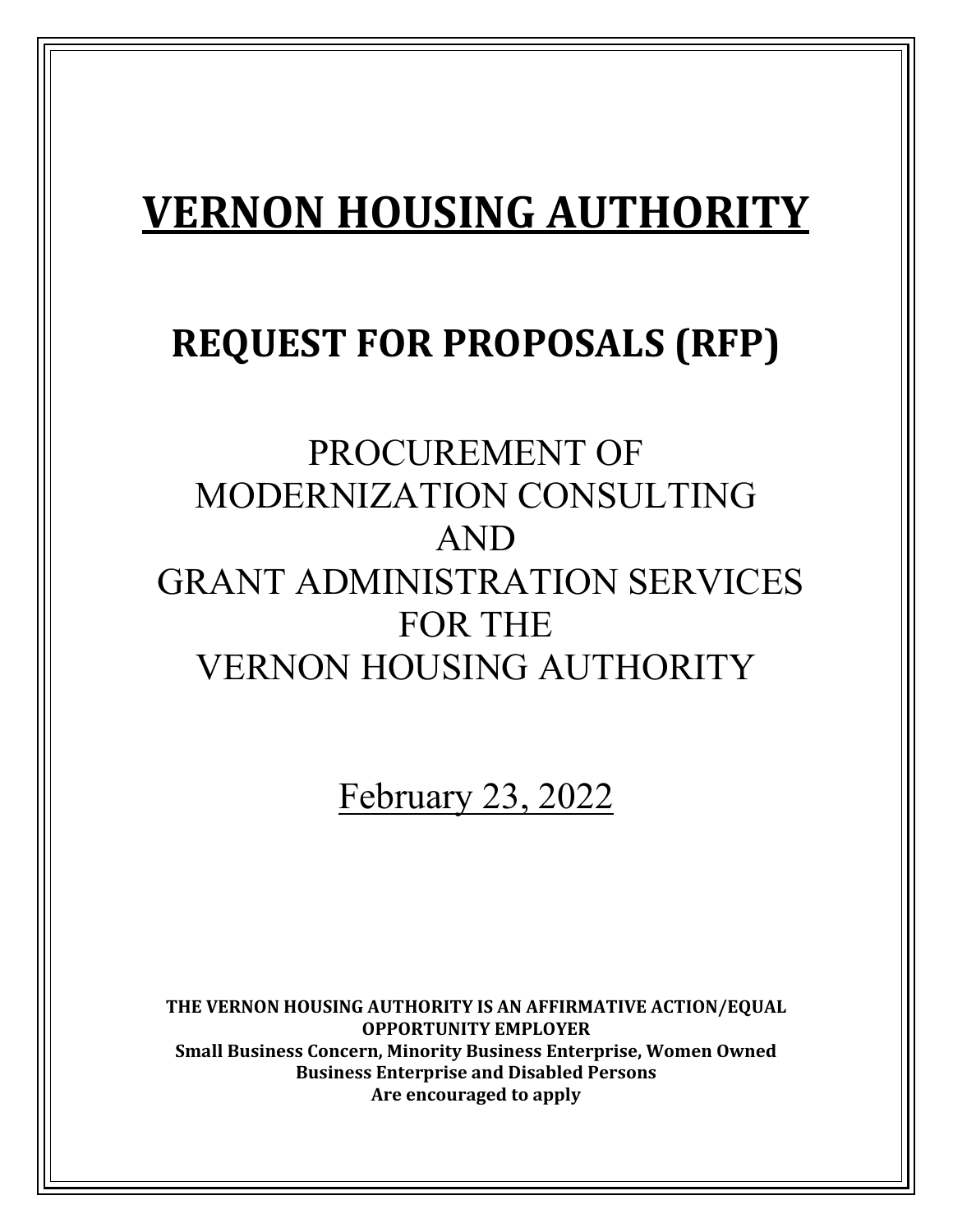Page  $|2$ 

Date: February 23, 2022

Re: Procurement of Modernization Consulting and Grant Administration Services for the Vernon Housing Authority.

## **TABLE OF CONTENTS**

- I. Introduction
- II. Requirements/Evaluation Factors
- III. Submission of Proposal
- IV. Scope of Services
- V. Proposal Form
- VI. Advertisement

**THE VERNON HOUSING AUTHORITY IS AN AFFIRMATIVE ACTION/EQUAL OPPORTUNITY EMPLOYER Small Business Concern, Minority Business Enterprise, Women Owned Business Enterprise and Disabled Persons Are encouraged to apply**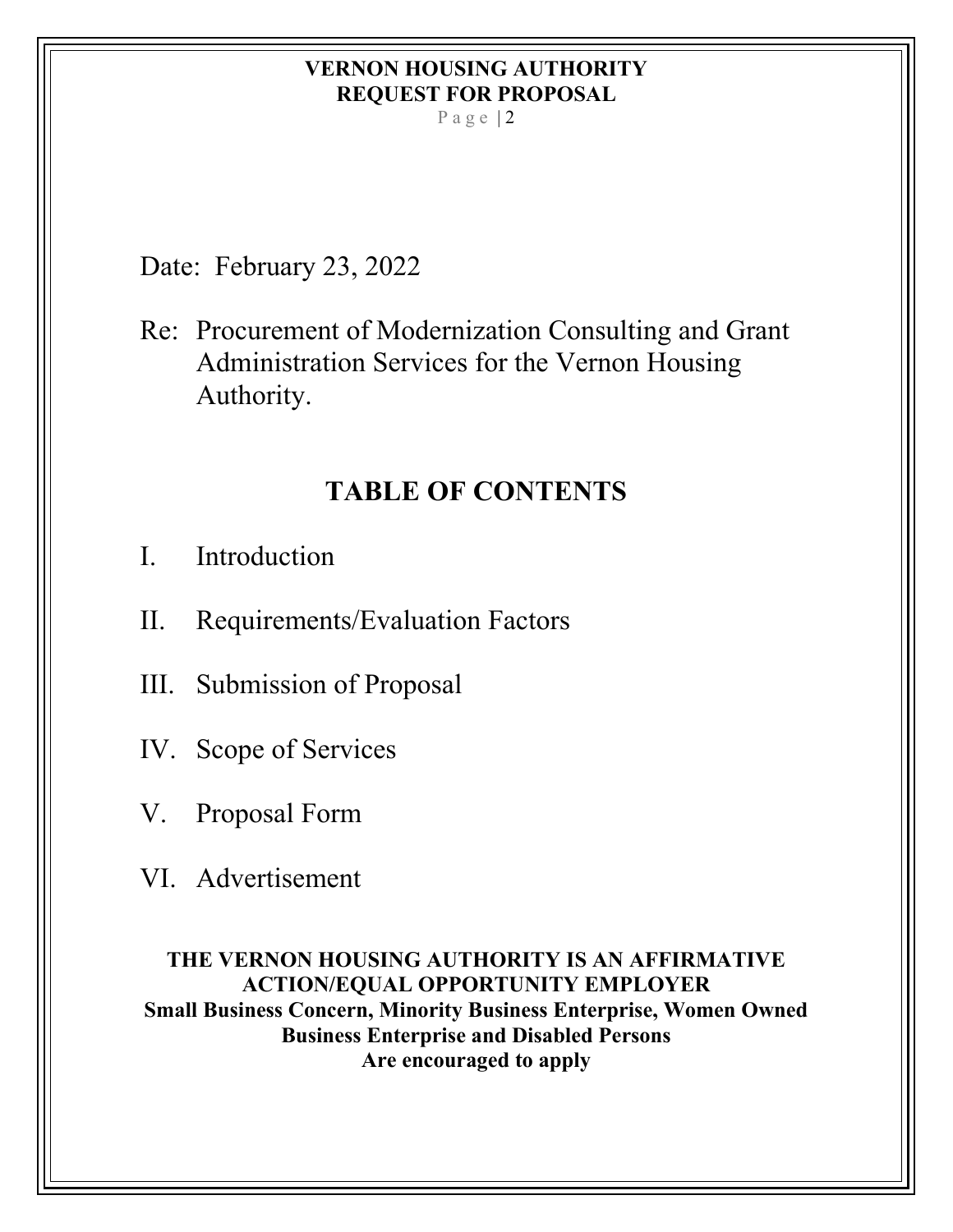Page  $|3$ 

#### I. **Introduction**

The Vernon Housing Authority extends an invitation to grant administration consultants to submit a proposal to the Authority. The consultant's qualifications should indicate the ability to perform work required in a timely and sufficient manner. The consultant must be experienced in performing services in the State of Connecticut with CHFA, DOH and the local and regional HUD field offices. Pursuant to Federal and State Regulations, the Authority is soliciting competitive proposals to perform Modernization Consulting and Grant Administration Services on an as-needed basis. This entire procurement procedure and contract award is subject to U.S. Department of Housing and Urban Development (HUD), State of Connecticut Department of Housing (DOH) and Connecticut Housing Finance Authority (CHFA) guidelines and any and all applicable Federal/State laws and/or regulations. The Authority reserves the right to suspend this procurement action if it is found not in accordance with all applicable laws and regulations or in the event of any impropriety. The Housing Authority will evaluate all firms and select the firm whose qualifications and experience are most advantageous to the Authority.

The successful firm must comply with all applicable Equal Employment Opportunity requirements for State and Federally assisted contracts, which includes, but not limited to, the Uniform Federal Accessibility Standards (UFAS), Executive Order 11246 as amended, Nondiscrimination: Executive Order111625, minority Business Enterprise: Executive Order12138,Women Business Enterprise; Section 3 of the Housing and Urban Development Act of 1968; Civil Rights Act of 1964; and Minority Business Participation and the provisions for equal employment opportunities as required under federal laws. The Vernon Housing Authority reserves the right to reject any and/or all proposals and/or waive any informality in the process.

The Housing Authority of The Town of Vernon ("VHA") is an organization whose primary purpose is to provide safe, sanity, affordable housing in Vernon, Connecticut. The VHA is a public entity that operates under the enabling legislation of the State of Connecticut and the United States Housing Act of 1937 to provide subsidized housing and housing assistance to low-income and moderate income families within The Town of Vernon. The Authority is governed by a five-member Board of Commissioners appointed by the Town Council of The Town of Vernon. The Board of Commissioners employs an Executive Director who manages the day to day operations of the VHA programs and facilities. The Executive Director is appointed by and reports to the Board and is responsible for staff hiring and direction. VHA has 19 employees.

VHA operates in the Town of Vernon and manages 323 housing units under a variety of federal and state housing programs which support elderly, disabled and family households. These properties are primarily financed by the U.S. Department of Housing and Urban Development (HUD) the VHA. However, the VHA also receives funding from the State of Connecticut. The VHA manages, maintains, and modernizes these housing units. The Vernon Housing Authority typically expends approximately \$400,000 on modernization work annually.

A listing of our properties including age, address, funding source, designation and unit counts follows.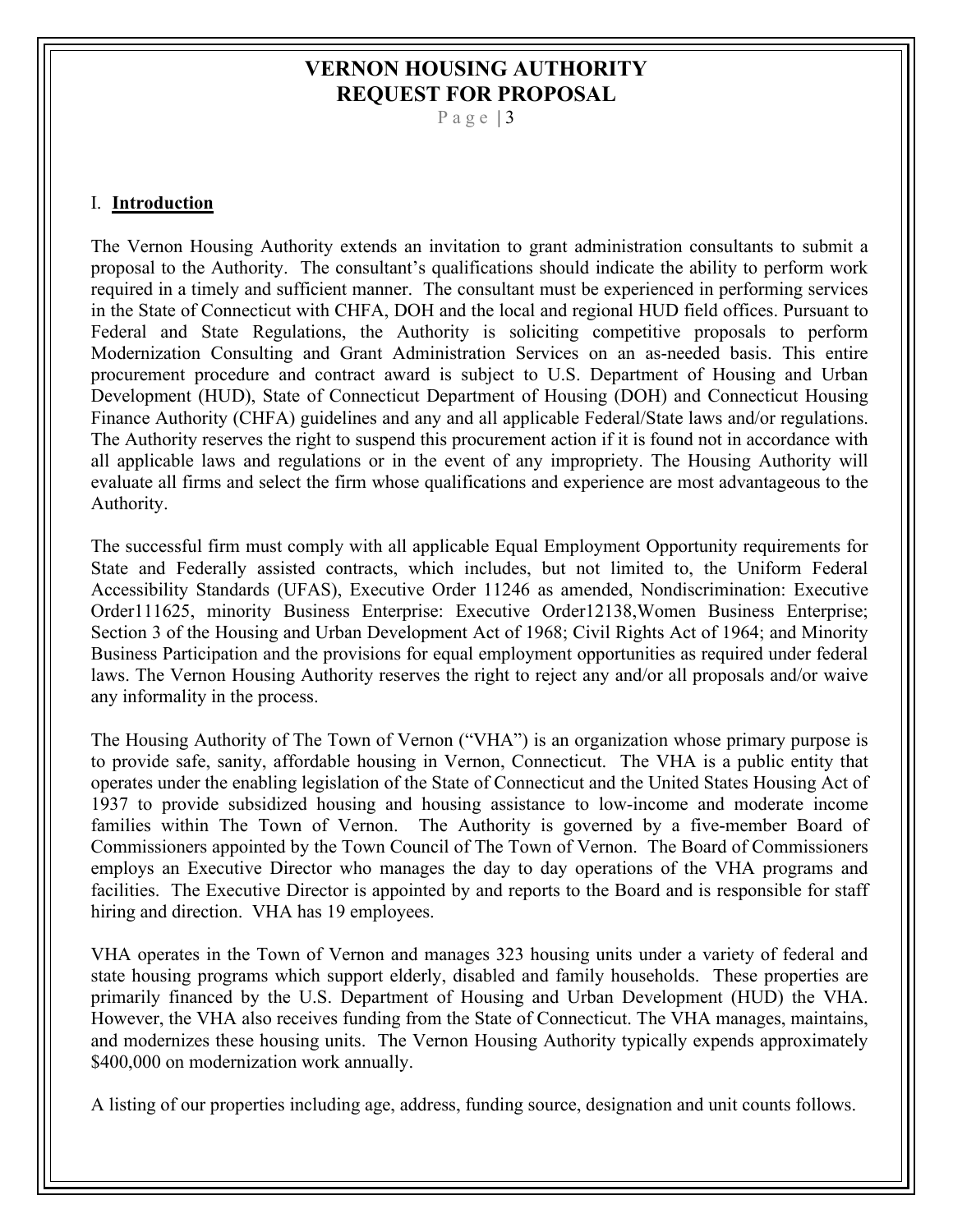Page  $|4$ 

### **Listing of Properties Federally Funded & Subsidized Developments**

|                                                         | Elderly / Disabled                                          |
|---------------------------------------------------------|-------------------------------------------------------------|
| <b>Franklin Park West</b>                               | Completed March 1964                                        |
| 114 Franklin Park West                                  |                                                             |
| 64 - One Bedroom Elderly Units                          |                                                             |
| <b>Court Towers</b>                                     | Completed February 1970                                     |
| 21 Court Street                                         |                                                             |
| 72 - Elderly Units (41 Efficiencies & 31 Bedroom Units) |                                                             |
| <b>Franklin Park East</b>                               | Completed June 1963                                         |
| Franklin Street                                         |                                                             |
|                                                         | 40 – Elderly Units (20 Efficiencies & 20 One Bedroom Units) |
| <b>Windermere Court</b>                                 | Completed August 1970                                       |
| 29 Windermere Avenue                                    |                                                             |
| 40 Elderly Units (16 One Bedroom & 24 Efficiencies)     |                                                             |

#### *Family*

| <b>Scattered Sites</b>           | $\overline{\phantom{a}}$ | Program Established December 1992 |
|----------------------------------|--------------------------|-----------------------------------|
| $10 \frac{1}{2}$ Highland Avenue | $\overline{\phantom{a}}$ | 2 Family Units                    |
| 15 Carol Drive                   | $\sim 100$               | 1 Family Unit                     |
| 50 A&B Burke Road                | $\sim$ 100 $\mu$         | 2 Family Units                    |
| 54 A&B Burke Road                | $\sim$                   | 2 Family Units                    |
| 6 Becker Place                   | $\overline{\phantom{a}}$ | 2 Family Units                    |
|                                  |                          |                                   |

#### **State Developments**

## *Elderly / Disabled*

**Grove Court** - Completed October 1968 55 Grove Street 25 Elderly Units (8 One Bedroom, 16 Efficiencies) **Grove Street Ext. -** Completed May 1977 55 Grove Street 29 Elderly Units (9 One Bedroom & 20 Efficiencies)

#### **State Funded Congregate Facility**

*Frail Elderly*

**Francis J. Pitkat Congregate Living Center** - Completed 1990 80 Franklin Street 44 Frail Elderly Units – 9 One Bedroom & 35 Efficiencies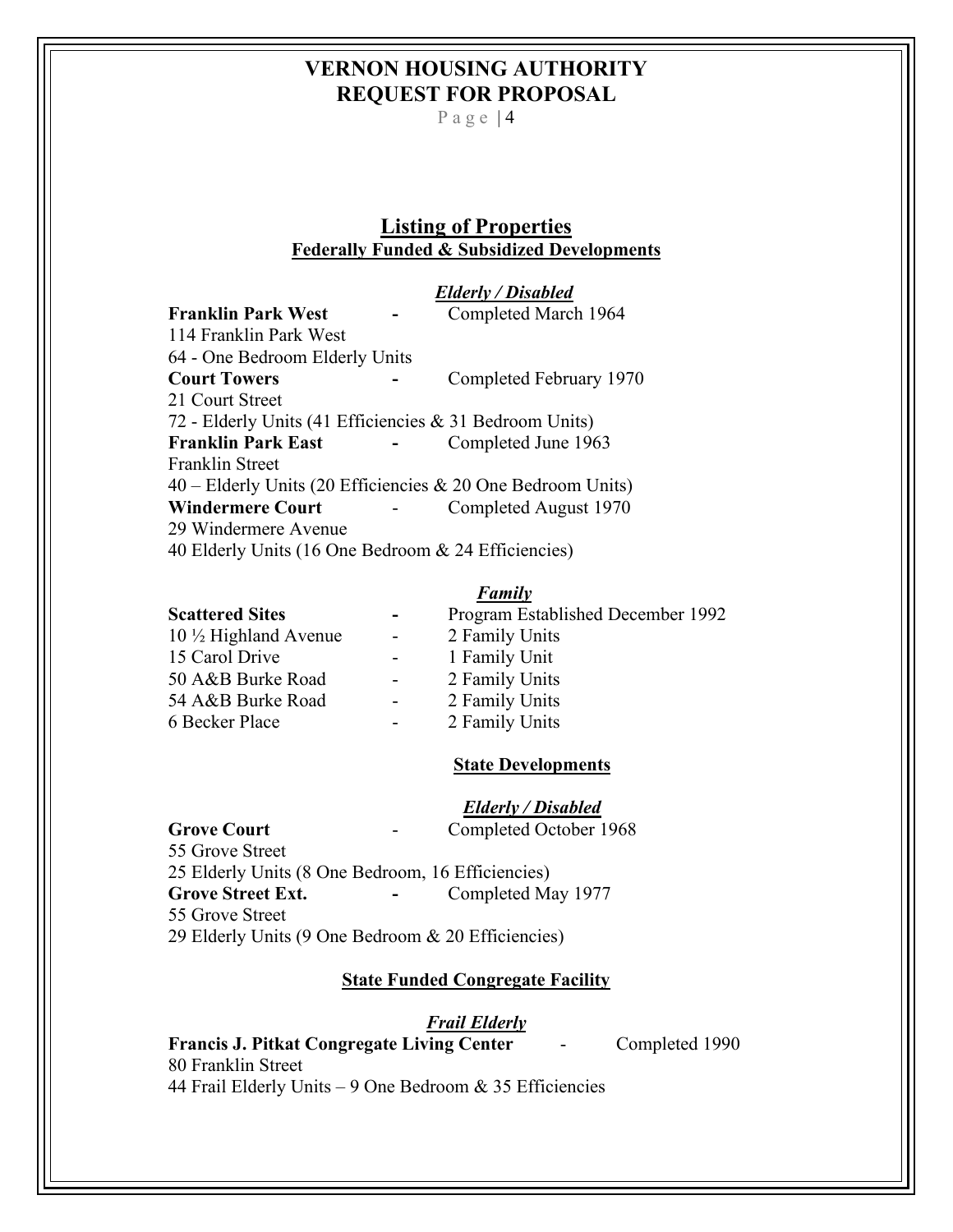Page  $|5$ 

#### II. **Requirements/Evaluation Factors**

The following requirements and/or factors will be used in the evaluation of proposals. These considerations are not necessarily listed in order of preference or importance.

The Consultant must demonstrate specific experience and knowledge of H.U.D. and State Housing programs, procedures, and specifically modernization/construction. The consulting firm will be evaluated as follows:

| A.                                                                            | Firms Qualifications                                                                                | $(25$ Points) |  |
|-------------------------------------------------------------------------------|-----------------------------------------------------------------------------------------------------|---------------|--|
|                                                                               | (History and resource capability to perform required services in a timely manner.)                  |               |  |
| B.                                                                            | H.U.D. (U.S. Department of Housing and Urban Development) Agency Plan and Capital                   |               |  |
|                                                                               | Fund experience                                                                                     | $(25$ Points) |  |
| State of Connecticut CHFA, DOH Grant Application Submission and Success<br>C. |                                                                                                     |               |  |
|                                                                               |                                                                                                     | $(25$ Points) |  |
| D.)                                                                           | Understanding scope of project                                                                      | $(5$ Points)  |  |
| $\Gamma$                                                                      | $\mathbf{D}$ (II 1 $\mathbf{C}$ i 1/2 $\mathbf{C}$ i $\mathbf{A}$ (10 $\mathbf{D}$ i $\mathbf{A}$ ) |               |  |

E.) Price (Hourly rates of principals/staff etc.) (10 Points)

F.) Overall Response to RFP (10 Points)

#### III. **Submission of Proposal**

Proposals shall be submitted, on the form provided, not later than 10:00 a.m. on March 18, 2022.

Proposals shall be sealed and labeled, "Vernon Housing Authority - Sealed Proposal/Modernization & Grant Administration Services – Attention Betsy Soto, Executive Director" on the outside of the envelope.

The Authority reserves the right to conduct negotiations/discussions of any number or all proposals, invite best and final offers from any number or all proposals, or make award without negotiation/discussion.

The Authority reserves the right to award the contract for any length of time not to exceed five-years.

In a cover letter or resume, briefly describe your background and experience relative to the evaluation factors listed in items II. You may provide any additional information you think appropriate.

At least three references should be submitted preferably from housing and/or municipal agencies.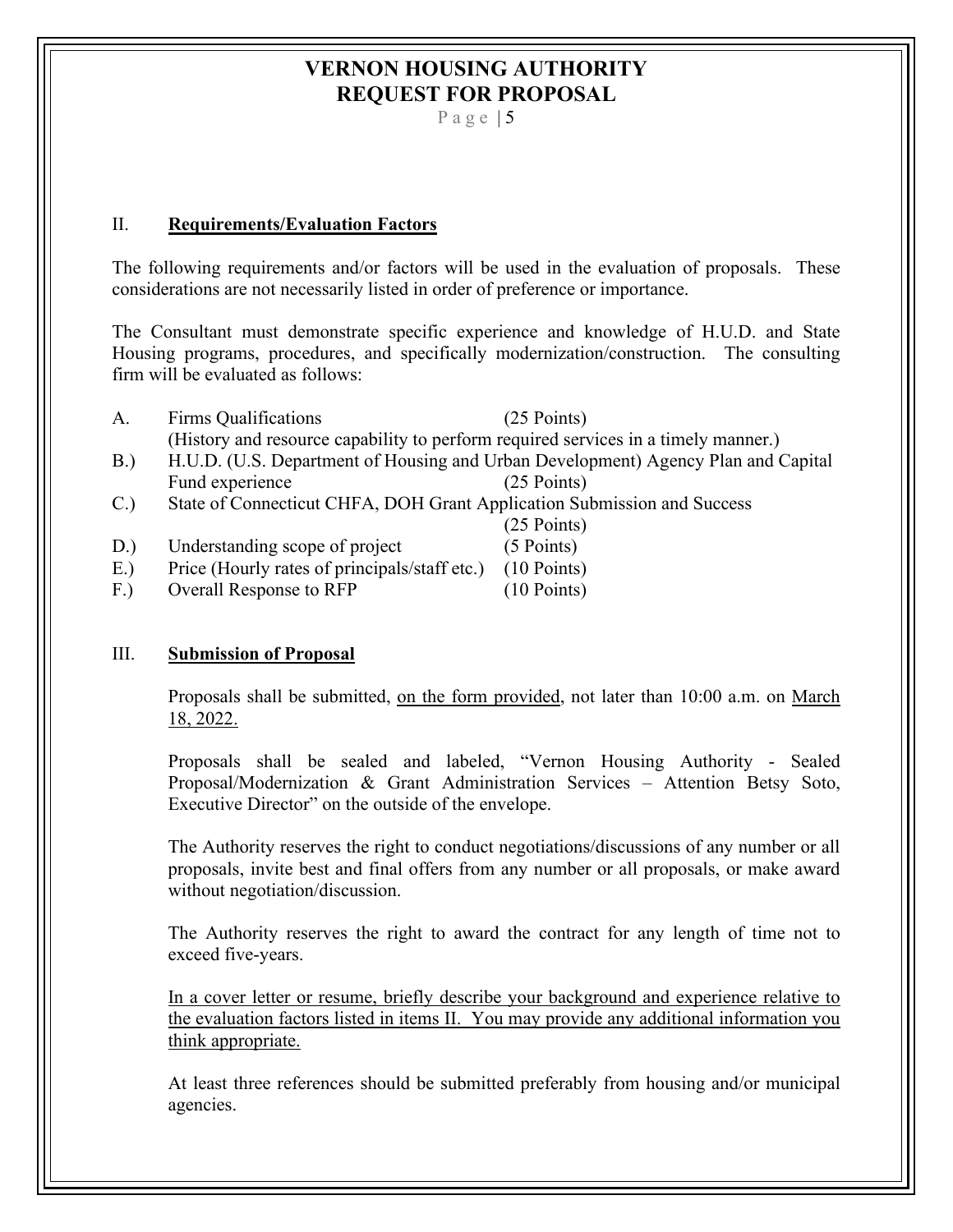Page  $| 6$ 

#### IV. **Scope of Services**

The Scope of Services is expected to include, but not limited to:

- A) The application and management of grant funding from the State of Connecticut for the rehabilitation and modernization of the Vernon Housing Authorities State properties (Grove Court and Grove Court Extension). This includes all aspects of the grant application processes i.e. provision of all required documents.
- B) The application to for the demolition and disposition of one or more of the Housing Authorities federal properties.
- C) Consultation and work related to administration and technical services required to administer all aspects of the Authority's Federal Modernization Programs. This will also include Section 3, Fair Housing, Equal Opportunity, Davis-Bacon Wage Rage Monitoring, and periodic construction inspections
- D) Owner's representation during construction.

Program design and specifications are not included as part of this Request for Proposal. All activities will be performed in strict accordance with all guidelines and requirements established by HUD, DOH and CHFA as they may apply.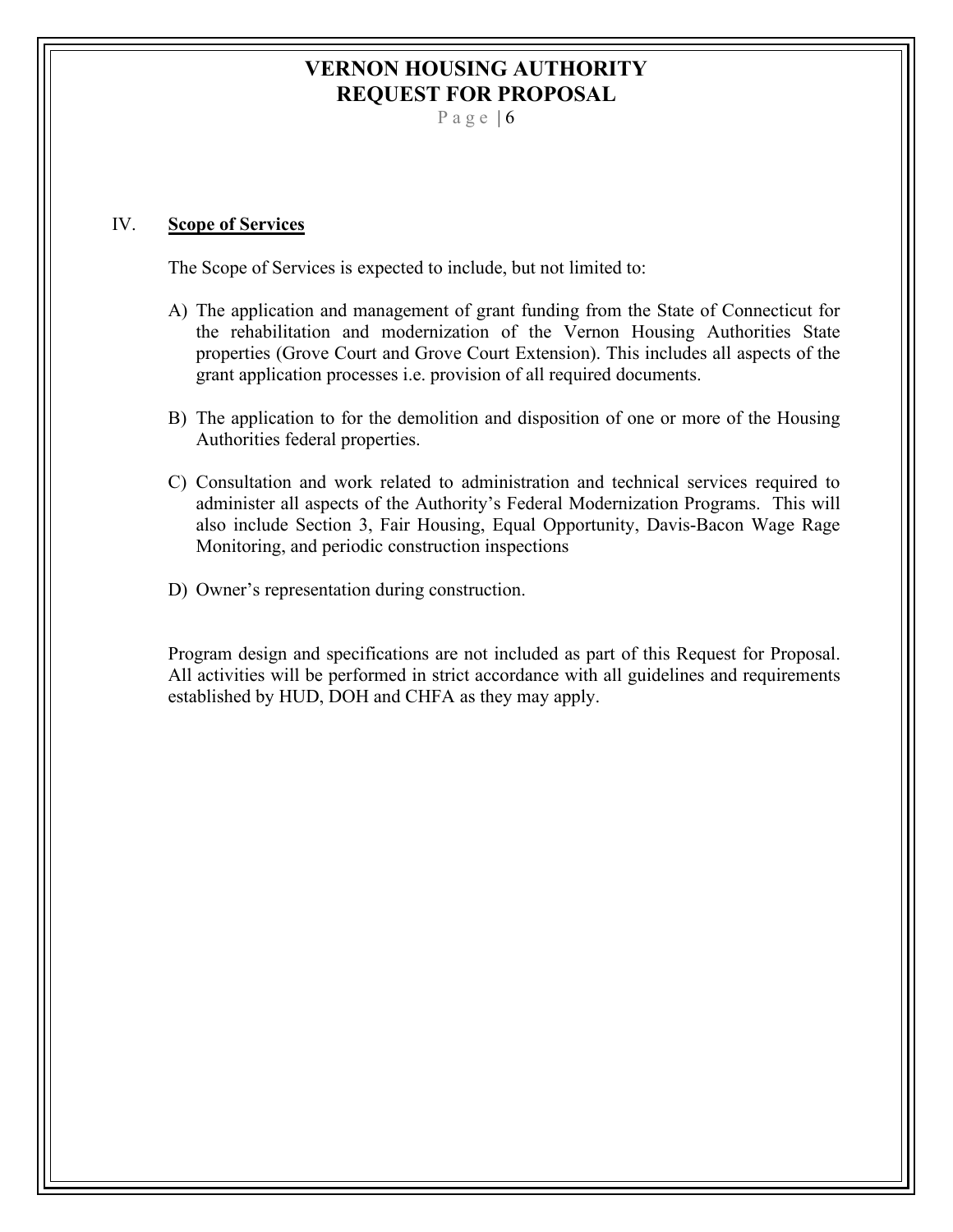Page | 7

## V. **PROPOSAL FORM**

| Date:                 |                                                                                                                                                                                                                                                                                                                                                                                                                                                                                                                                                                                |  |  |  |
|-----------------------|--------------------------------------------------------------------------------------------------------------------------------------------------------------------------------------------------------------------------------------------------------------------------------------------------------------------------------------------------------------------------------------------------------------------------------------------------------------------------------------------------------------------------------------------------------------------------------|--|--|--|
| Re:                   | Procurement of Modernization Consulting and Grant Administration Services for the Vernon<br>Housing Authority                                                                                                                                                                                                                                                                                                                                                                                                                                                                  |  |  |  |
| To:                   | Betsy Soto, Executive Director<br>Vernon Housing Authority<br>21 Court Street, Suite 114<br>Vernon, CT 06066                                                                                                                                                                                                                                                                                                                                                                                                                                                                   |  |  |  |
| From:                 |                                                                                                                                                                                                                                                                                                                                                                                                                                                                                                                                                                                |  |  |  |
| Request for Proposal. | Please consider this our proposal for Modernization Consulting and Grant Administration Services in response to<br>your solicitation. A cover letter/resume accompanies this describing my/our experience regarding item II of the                                                                                                                                                                                                                                                                                                                                             |  |  |  |
|                       | I/We understand and agree that the Vernon Housing Authority reserves the right to reject any and all proposals, and<br>to waive any informalities, when such rejection or waiver is deemed, by the Authority, to be in its best interest.                                                                                                                                                                                                                                                                                                                                      |  |  |  |
| L.                    | Cover Letter/Resume:<br>Attached                                                                                                                                                                                                                                                                                                                                                                                                                                                                                                                                               |  |  |  |
| П.                    | Services and Costs shall be provided as follows:                                                                                                                                                                                                                                                                                                                                                                                                                                                                                                                               |  |  |  |
| Item 1.               | Regular Hourly Rate \$_____________________ per hour for Modernization Services.<br>(Attach list of principal and staff rates as necessary)                                                                                                                                                                                                                                                                                                                                                                                                                                    |  |  |  |
| Item 2.               | Services not provided according to hourly rate (describe and list with fee schedule if necessary,<br>i.e., Grant writing, clerical, production, postage - if none, so state:                                                                                                                                                                                                                                                                                                                                                                                                   |  |  |  |
|                       | a.) a.                                                                                                                                                                                                                                                                                                                                                                                                                                                                                                                                                                         |  |  |  |
|                       |                                                                                                                                                                                                                                                                                                                                                                                                                                                                                                                                                                                |  |  |  |
|                       | c.) $\qquad \qquad$ $\qquad \qquad$ $\qquad$ $\qquad$ $\qquad$ $\qquad$ $\qquad$ $\qquad$ $\qquad$ $\qquad$ $\qquad$ $\qquad$ $\qquad$ $\qquad$ $\qquad$ $\qquad$ $\qquad$ $\qquad$ $\qquad$ $\qquad$ $\qquad$ $\qquad$ $\qquad$ $\qquad$ $\qquad$ $\qquad$ $\qquad$ $\qquad$ $\qquad$ $\qquad$ $\qquad$ $\qquad$ $\qquad$ $\qquad$ $\qquad$<br>d.) 1. 200 million and the same state of the state of the state of the state of the state of the state of the state of the state of the state of the state of the state of the state of the state of the state of the state of |  |  |  |
|                       | e.) $\qquad \qquad$ $\qquad \qquad$ $\qquad$ $\qquad$ $\qquad$ $\qquad$ $\qquad$ $\qquad$ $\qquad$ $\qquad$ $\qquad$ $\qquad$ $\qquad$ $\qquad$ $\qquad$ $\qquad$ $\qquad$ $\qquad$ $\qquad$ $\qquad$ $\qquad$ $\qquad$ $\qquad$ $\qquad$ $\qquad$ $\qquad$ $\qquad$ $\qquad$ $\qquad$ $\qquad$ $\qquad$ $\qquad$ $\qquad$ $\qquad$ $\qquad$                                                                                                                                                                                                                                   |  |  |  |
|                       | $f_{\cdot}$ )                                                                                                                                                                                                                                                                                                                                                                                                                                                                                                                                                                  |  |  |  |
|                       | g.)                                                                                                                                                                                                                                                                                                                                                                                                                                                                                                                                                                            |  |  |  |

I/We submit this proposal with the understanding that it is subject to the laws, regulations, approvals and conditions outlined in paragraph I of the Request for Proposal, and that contract award may be subject to negotiation or may be awarded without negotiation, as described in Item II of the Request for Proposal.

Respectfully,